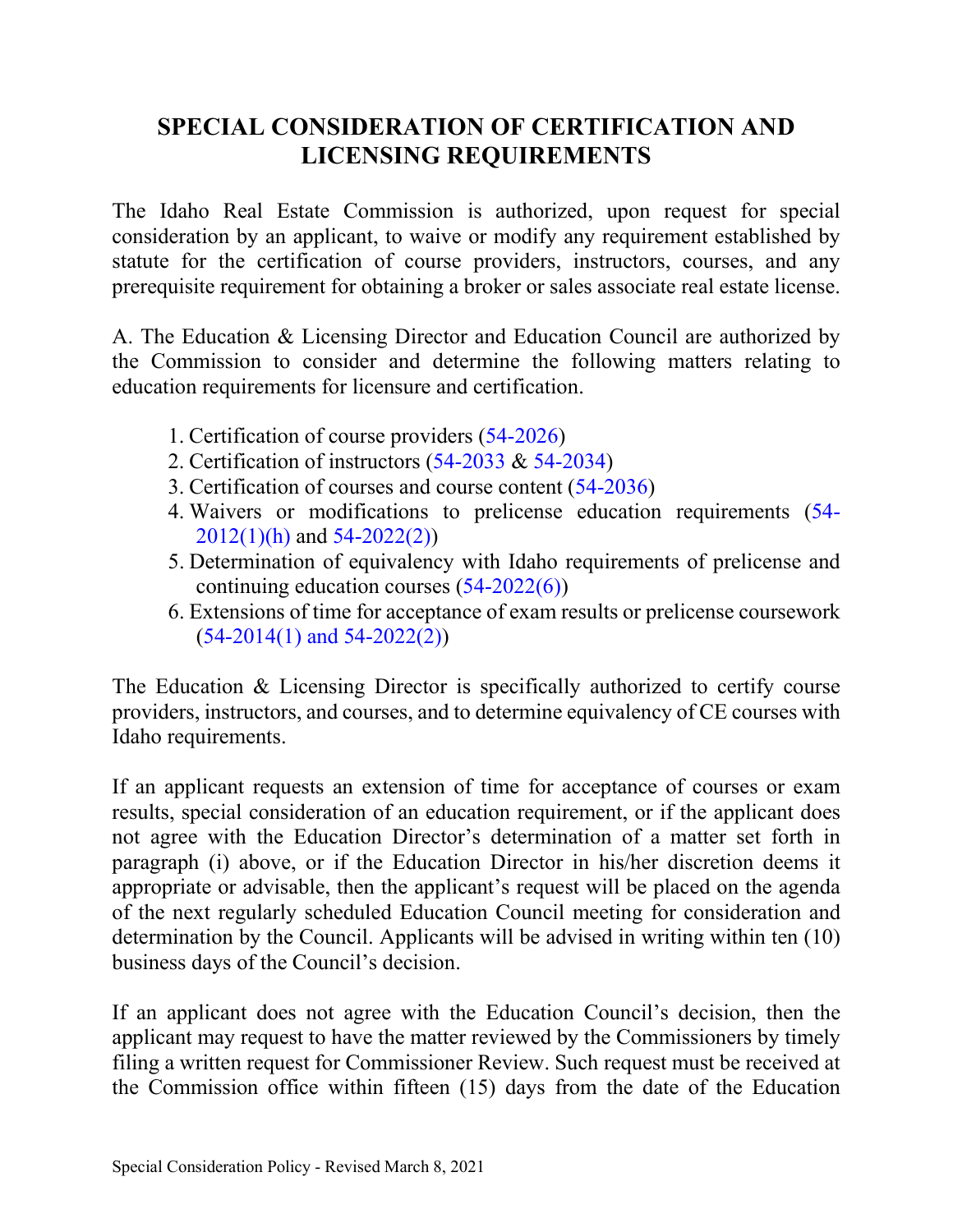Council's written notification to the applicant. A request for Commissioner Review of an Education Council decision will be treated in all respects as a request for special consideration before the Commissioners. Unless a written request is timely filed, the decision of the Education Council will be deemed the final agency action.

B. It is the policy of the Commissioners that Staff shall have the authority to determine the following applicant requests:

- 1. Waivers of the national exam (54-2014 and 54-2015)
- 2. Any Disclosure Statement for Inquiry on Impact of Criminal Conviction (REE-020) or felony exemption review request for applicants with a single conviction greater than 15 years ago, if it is for a:
	- Controlled substance violation with no aggravating factors such as significant quantity, distribution, or significant history of repeat offenses;
	- Felony DUI with no aggravating factors such as significant history of repeat offenses;
	- Petit Theft; or,
	- Property crime without aggravating circumstances such as a significant history of repeat offenses.

Black's law defines an aggravating factor or circumstance as "Any factor or circumstance which increases the enormity of a crime or the injury of a wrong."

The Executive Director shall have delegated authority to review and approve these requests. The default if the applicant's history is questionable will always be to defer to the next regularly scheduled Commission meeting for full Commission consideration.

Staff will provide written notification of decisions within ten (10) business days.

If an applicant does not agree with the Staff decision, the applicant may request to have the matter reviewed by the Commission members by timely filing a written request for Commissioner review at a regularly scheduled meeting. Such request must be received at the Commission office within fifteen (15) days from the date of Staff's written notification to the applicant. A request for Commissioner review of a Staff determination will be treated in all respects as a request for special consideration before the Commissioners.

C. Decisions for applicants with multiple convictions greater than 15 years ago, a single conviction between 5 and 15 years ago, a conviction for a reason not listed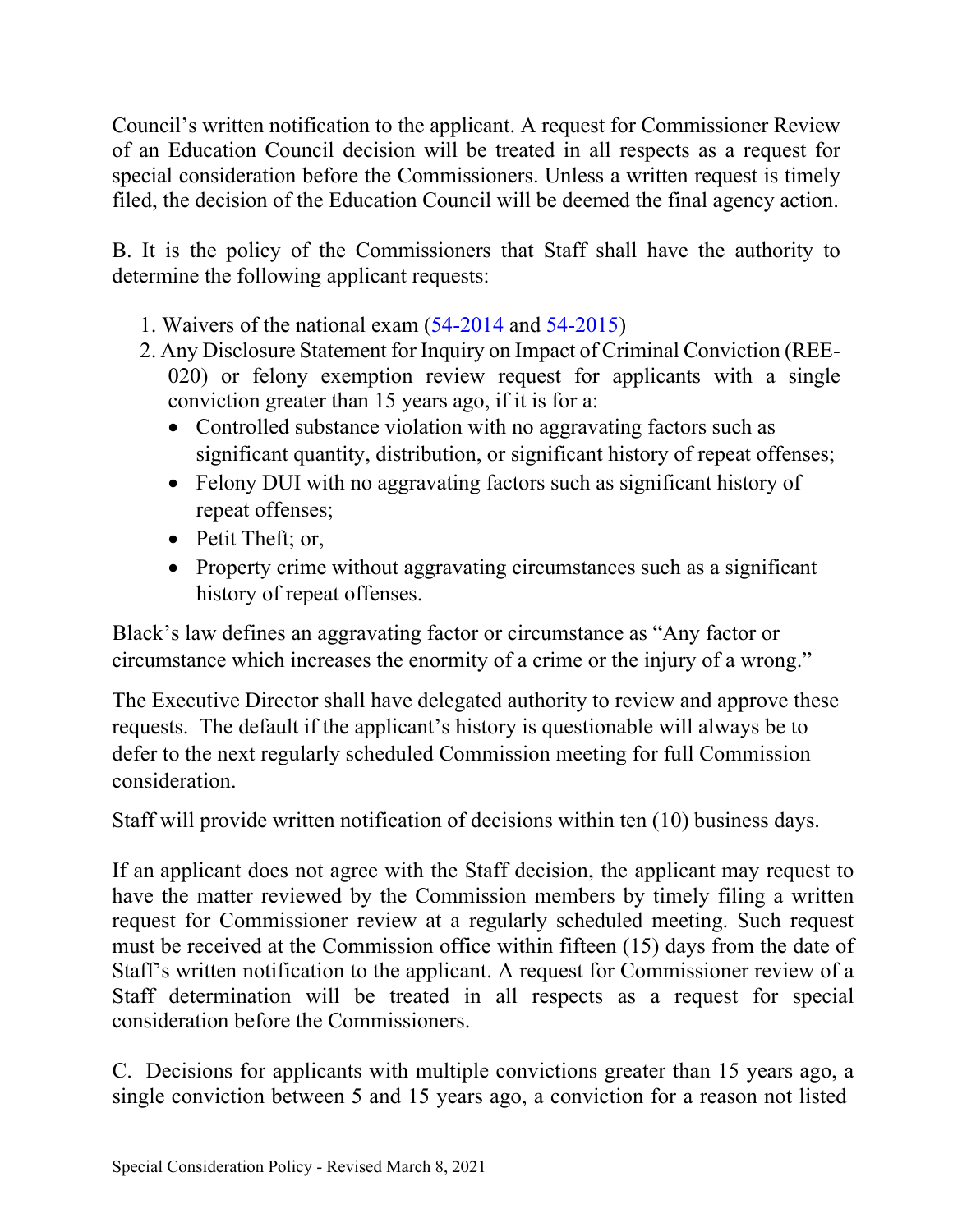above will always be heard by the full Commission at the next regularly scheduled Commission meeting.

D. All requests for felony or revocation exemption, waiver of high school graduation/GED, waiver of experience requirements, or waiver or modification of any other requirements not specifically enumerated above will be presented directly to the Commissioners to be heard and decided as requests for special consideration.

E. All special considerations, waivers, and other modifications of licensing requirements, whether determined by Staff, the Education Council, or Commissioners, are valid for six (6) months from the date of the Commission's written notification to the applicant, unless specifically stated otherwise in the written notification.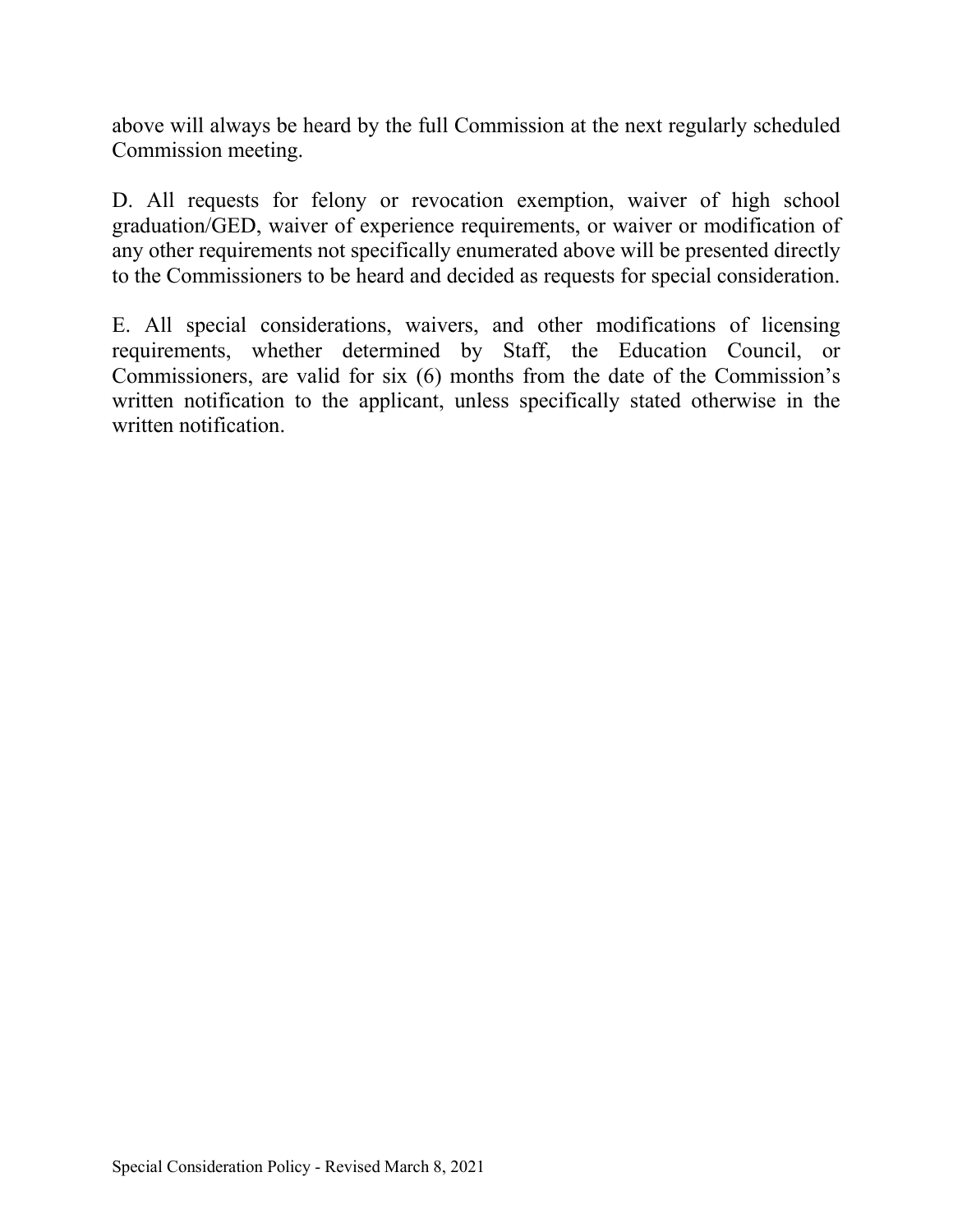## **PROCEDURE FOR ACCEPTING AND PROCESSING REQUESTS FOR SPECIAL CONSIDERATION**

License applicants and applicants for instructor and provider certification are entitled to request special consideration to waive or modify licensing or certification requirements. The purpose of this policy is to set forth the procedures and minimum documentation required from an applicant to submit a request for special consideration to the Education Council or Commissioners.

All applicants who want to request special consideration must submit a written request detailing the reason and **"good cause"** for the request, including all appropriate supporting documentation, to the department indicated before the request can be placed on a Commission or Council agenda packet for the next regularly scheduled meeting.

The packet the Commission or Council receives will consist of the request letter and documents submitted by the applicant, a copy of the applicant's licensing record, and documentation of all communication between the Commission and the applicant.

## *I. BROKER AND SALES ASSOCIATE – EDUCATION or EXPERIENCE WAIVERS*

Requests and documentation must be received no later than **12:00 p.m. Mountain Time, two weeks** prior to the regularly scheduled meeting.

Per Idaho Code 54-2012(1), the Commission may waive or modify a minimum licensing requirement for good cause and upon special consideration.

- A. The following requests are heard by the **Education Council**.
	- **1. Waiver, Modification, or Extension of Exam Scores** Standard: Idaho Code 54-2012(1) ("good cause") Documents to be submitted:
		- a. Documentation to support the good cause reason for the waiver, modification, or extension
	- **2. Waiver, Modification, or Extension of Prelicense Courses**
		- Standard: Idaho Code 54-2012(1) ("good cause") and 54-2022(2) (based on the applicant's experience or additional education)

Documents to be submitted:

- a. Sufficient proof of having completed the education (college transcripts, course completion certificates, certified education histories, etc.)
- b. Proof of experience (list of references, verification letters from previous employers, copies of transactional documents, recommendations from former clients, newspaper, or newsletter articles, etc.)
- c. Documentation to support the good cause reason for the extension

#### **NOTE: An applicant who wishes to request special consideration for a waiver, modification, or extension of exam scores or prelicense education must have completed all other requirements for licensure prior to submission of the request.**

B. A review of an unfavorable Council decision is heard by the **Commissioners**, in accordance with the *Special Consideration of Certification and Licensing Requirements Policy*.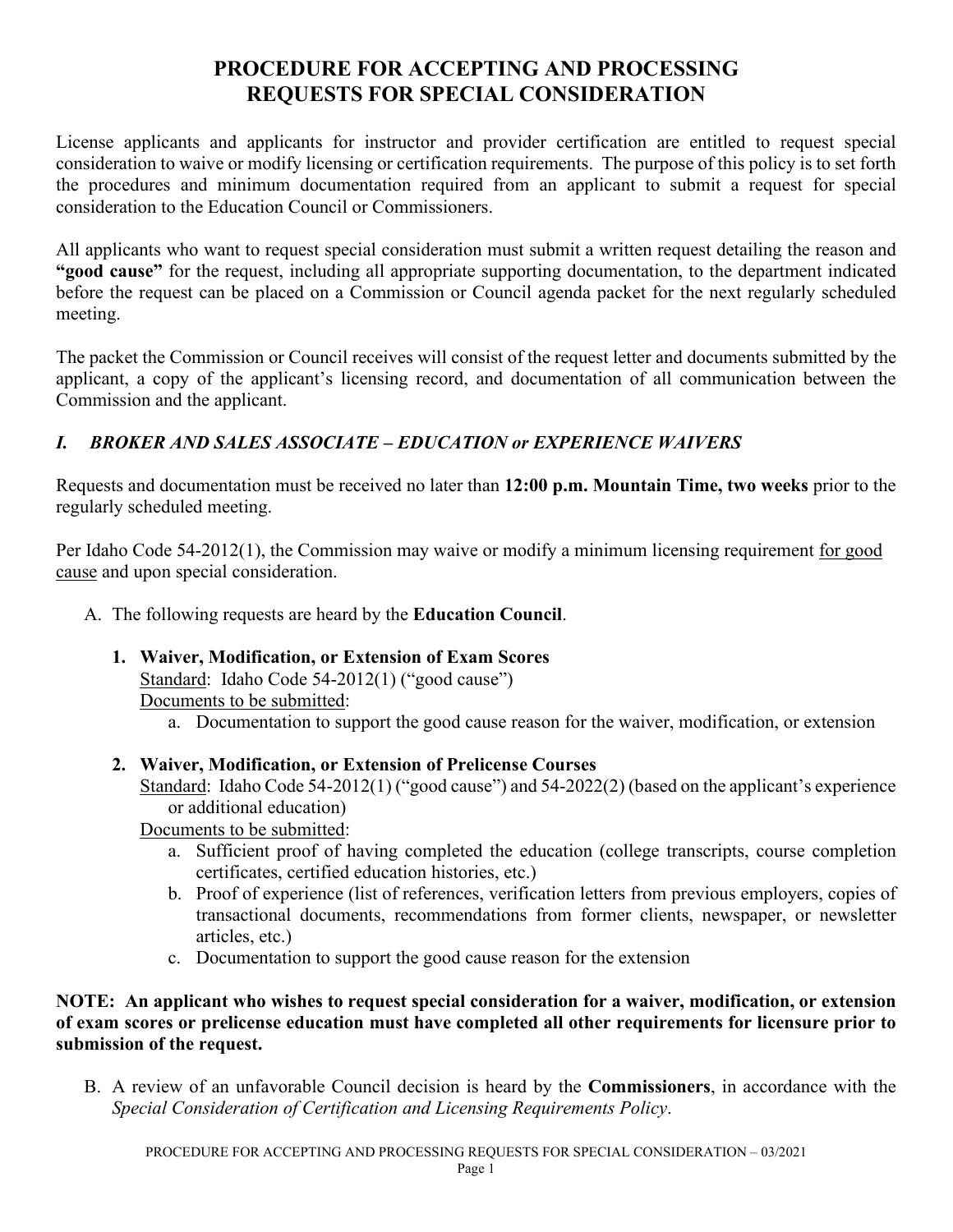- C. The following requests are heard by the **Commissioners** to determine good cause and suitability for licensure.
	- 1. **High School Graduation/GED Waiver** (for all applicants) Standard: Idaho Code 54-2012(1) ("good cause") Documents to be submitted:
		- a. Documentation to support the good cause reason for the request
	- 2. **Experience Waivers** (for broker applicants)

Standard: Idaho Code 54-2012(1) ("good cause") and  $54-2012(2)(a)(iii)$  (based on applicant's educational background or experience in related or affiliated business activities)

Documents to be submitted:

- a. Documentation of education (college transcripts, course completion certificates, certified education histories, etc.)
- b. Signed experience verification form(s) if the applicant is or has been licensed in any iurisdiction
- c. Other documentation of experience (reference letters, transactional documents, professional certifications, certified license histories, etc.)

#### **3. Extension of Fingerprint Results**

Standard: No waiver or extension of fingerprint results will be granted.

#### **4. Terminated License**

Standard: A license that has terminated cannot be "reinstated." Instead, an applicant must apply for a new license. A request from a terminated licensee to "reinstate" the license must be treated as a waiver request for all prelicense and experience requirements. Appropriate documentation must be provided for each item for which a waiver is requested.

**NOTE: An applicant who wishes to request special consideration for an experience waiver must have completed all other requirements for licensure prior to submission of the request.**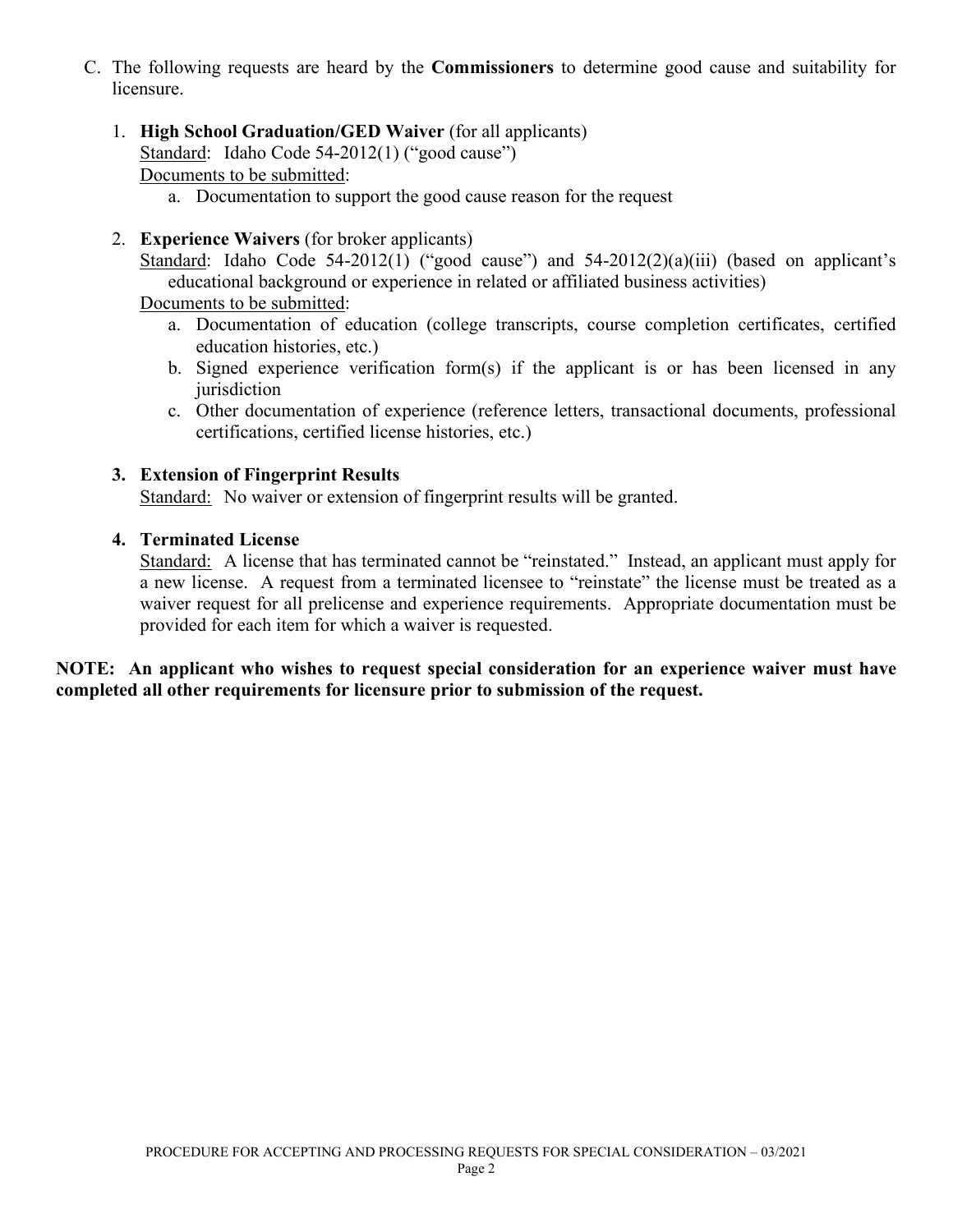### *II. BROKER AND SALES ASSOCIATE - FELONY AND REVOCATION EXEMPTION REQUESTS*

All exemption and revocation requests and documentation must be received no later than **12:00 p.m. Mountain Time, two weeks** prior to the regularly scheduled meeting with all materials to be included in the agenda packets.

- A. The following requests are heard by the **Commissioners** to determine good cause and suitability for licensure.
	- **1. Felony Exemption** (had been convicted of a felony in a state or federal court or convicted by military general court-martial; whether or not a judgment or sentence has been imposed, withheld, or suspended)

Standard: Idaho Code 54-2012(1) ("good cause") and  $54-2012(1)(g)(i)$  and (ii) ("suitability for licensure" by considering these elements)

Documents to be Submitted:

- a. Judgment and sentencing documents (plea agreement, court decision, etc.)
- b. Documents evidencing release from probation or parole
- c. Any information pertaining to the circumstances surrounding the crime that would help determine the risk of repetition
- d. Papers documenting participation in treatment, payment of restitution or other factors of current rehabilitation
- e. Resume or employment history documenting activities since the time of the felony
- f. Reference letters

Consideration: During the review, the Commission shall consider the following factors or evidence:

- a. The severity or nature of the felony;
- b. The period of time that has passed since the felony under review;
- c. The number or pattern of felonies or other similar incidents;
- d. The circumstances surrounding the crime that would help determine the risk of repetition;
- e. The relationship of the crime to the licensed practice of real estate; and
- f. The applicant's activities since the crime under review, such as employment, education, participation in treatment, payment of restitution or any other factors that may be evidence of current rehabilitation.

#### **The applicant has the burden of establishing current suitability for licensure.**

**NOTE: No felony exemption will be considered if the requesting party has not yet completed any term of probation, sentence or confinement or period of parole or supervised release, and a period of 5 years from the date the person was convicted or completed any term of probation, sentence or confinement or period of parole, whichever is later, has passed.** 

**Alternatively, an applicant may submit a Disclosure Statement of Impact on Criminal Conviction form (REE-20) to have their request considered prior to completion of the licensure requirements. These forms are reviewed in the same manner as felony convictions, as described in the Commission's** *Special Consideration of Certification and Licensing Requirements Policy***.**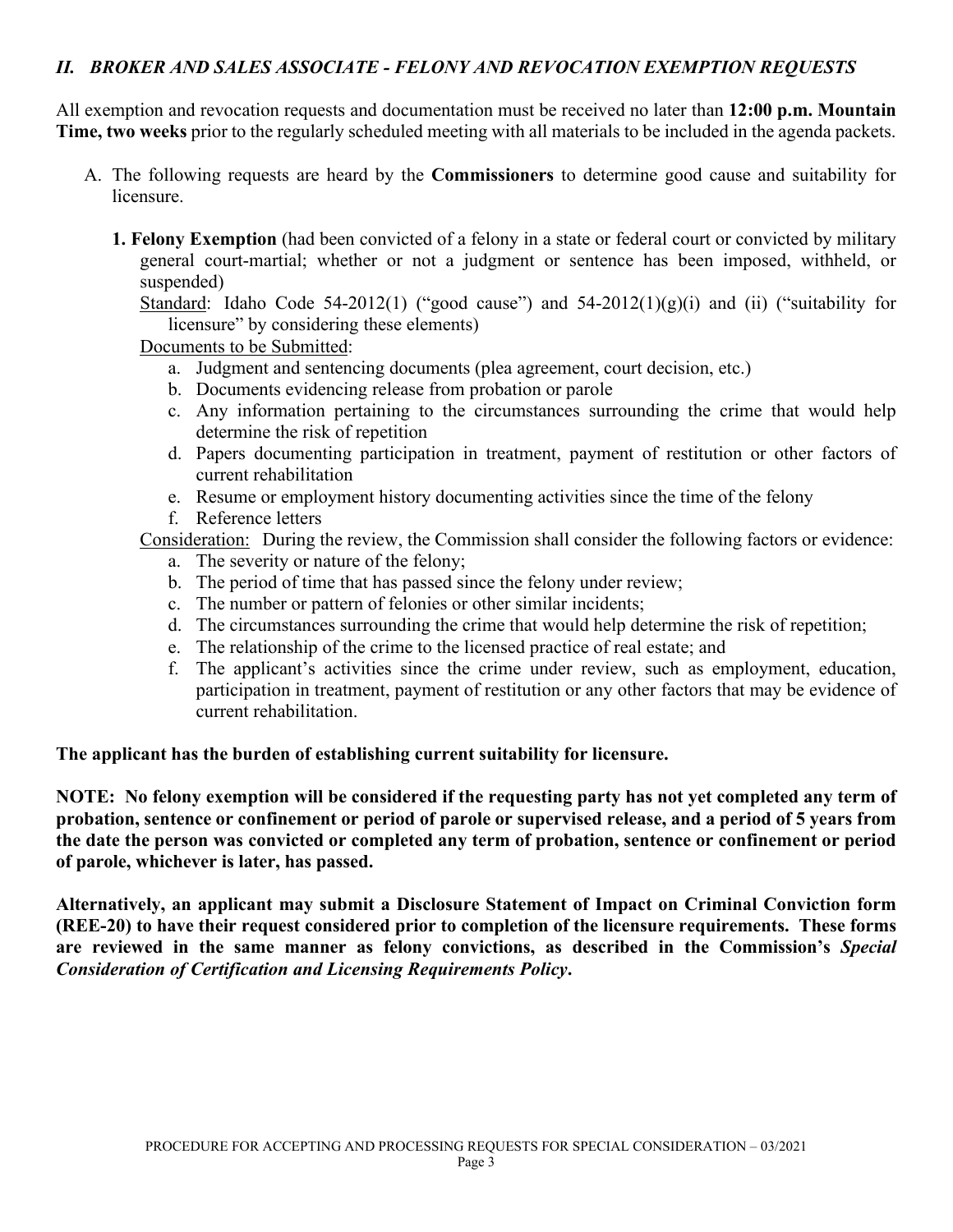**2. Revocation Exemption** (had a real estate or any professional license revoked for fraud, misrepresentation, or dishonest or dishonorable dealing)

Standard: Idaho Code 54-2012(1) ("good cause") and  $54-2012(1)(e)(i)$  and (ii) ("suitability for licensure" by considering these elements)

Documents to be Submitted:

- a. Final order or judgment
- b. Reference letters
- c. Resume or employment history documenting activities since the time of the revocation
- d. Papers documenting participation in treatment, payment of restitution or other factors of current rehabilitation
- e. The circumstances surrounding the disciplinary violation that would help determine the risk of repetition

Consideration: During the review, the Commission shall consider the following factors and evidence:

- a. The severity or nature of the disciplinary violation for which the applicant's license was revoked;
- b. The period of time that has passed since the disciplinary violation occurred;
- c. The existence, number and pattern of any other misconduct for which the applicant has been disciplined;
- d. The circumstances surrounding the disciplinary violation that would help the Commission determine the risk of repetition;
- e. The relationship of the disciplinary violation to the licensed practice of real estate; and
- f. The applicant's activities since the disciplinary violation under review, such as employment, education, participation in treatment, payment of restitution or any other factors that may be evidence of current rehabilitation.

#### **The applicant has the burden of establishing current suitability for licensure.**

#### **NOTE: No revocation exemption will be considered for a period of five (5) years from the date the license was revoked.**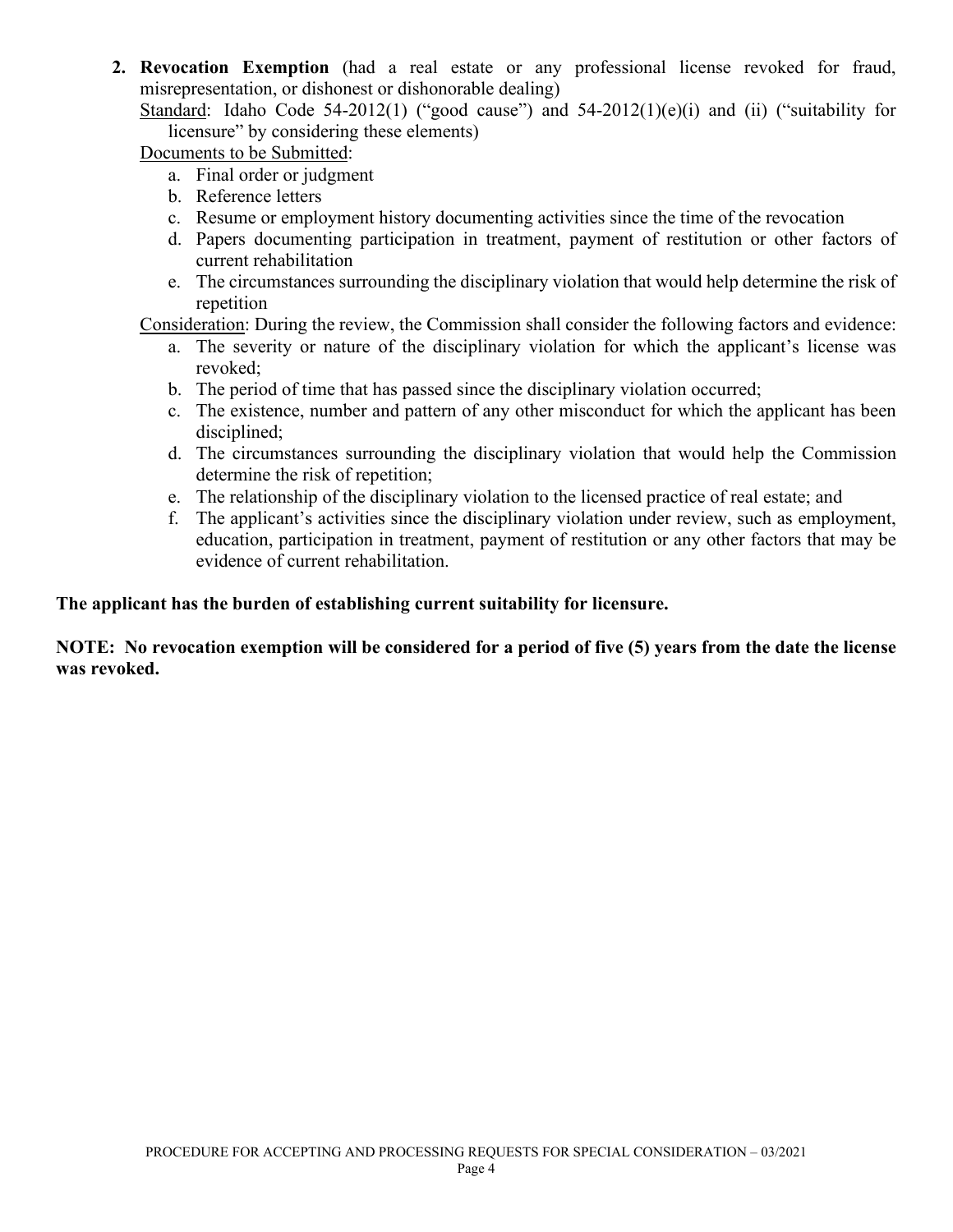## *III. PROVIDER AND INSTRUCTOR CERTIFICATION APPLICANTS*

#### **NOTE: An applicant who wishes to request special consideration for a provider or instructor certification must have completed all other requirements for certification prior to submission of the request.**

Requests and documentation must be received no later than **12:00 p.m. Mountain Time, two weeks** prior to the regularly scheduled meeting with all materials to be included in the agenda packets.

Per Idaho Code 54-2026(2)(c), the Commission may make such additional investigation and inquiry relative to an applicant for provider certification as it deems advisable. If good cause exists, the Commission may deny or accept the application.

Per Idaho Code 54-2034, the Commission may make such additional investigation and inquiry relative to an applicant for instructor certification as it deems advisable. If good cause exists, the Commission may deny or accept the application. Based on an applicant's educational background, experience in related activities, or a review of the applicant's evaluations as an assistant teacher, the Commission may reduce or assign additional requirements for instructor certification.

A. The following requests are heard by the **Education Council**.

**1. Waiver of the active real estate-related experience requirement**

Standard: Idaho Code 54-2034 (based on educational background or related experience) Documents to be submitted:

- a. Sufficient proof of having completed the education (college transcripts, course completion certificates, certified education histories, etc.)
- b. Proof of experience (list of references, verification letters from previous employers, copies of transactional documents, recommendations from former clients, newspaper, or newsletter articles, and so forth)
- c. License history or verification from the applicant's professional licensing jurisdiction (if applicable)
- d. Documentation of courses taught

#### **2. Waiver of requirement to be licensed broker, appraiser, attorney**

Standard: Idaho Code 54-2034 (based on educational background or related experience) Documents to be submitted:

- a. Sufficient proof of having completed the education (college transcripts, course completion certificates, certified education histories, etc.)
- b. Proof of experience (list of references, verification letters from previous employers, copies of transactional documents, recommendations from former clients, newspaper, or newsletter articles, and so forth)
- c. License history or verification from the applicant's professional licensing jurisdiction (if applicable)
- B. A review of an unfavorable Council decision is heard by the **Commissioners**, in accordance with the *Special Consideration of Certification and Licensing Requirements Policy*.